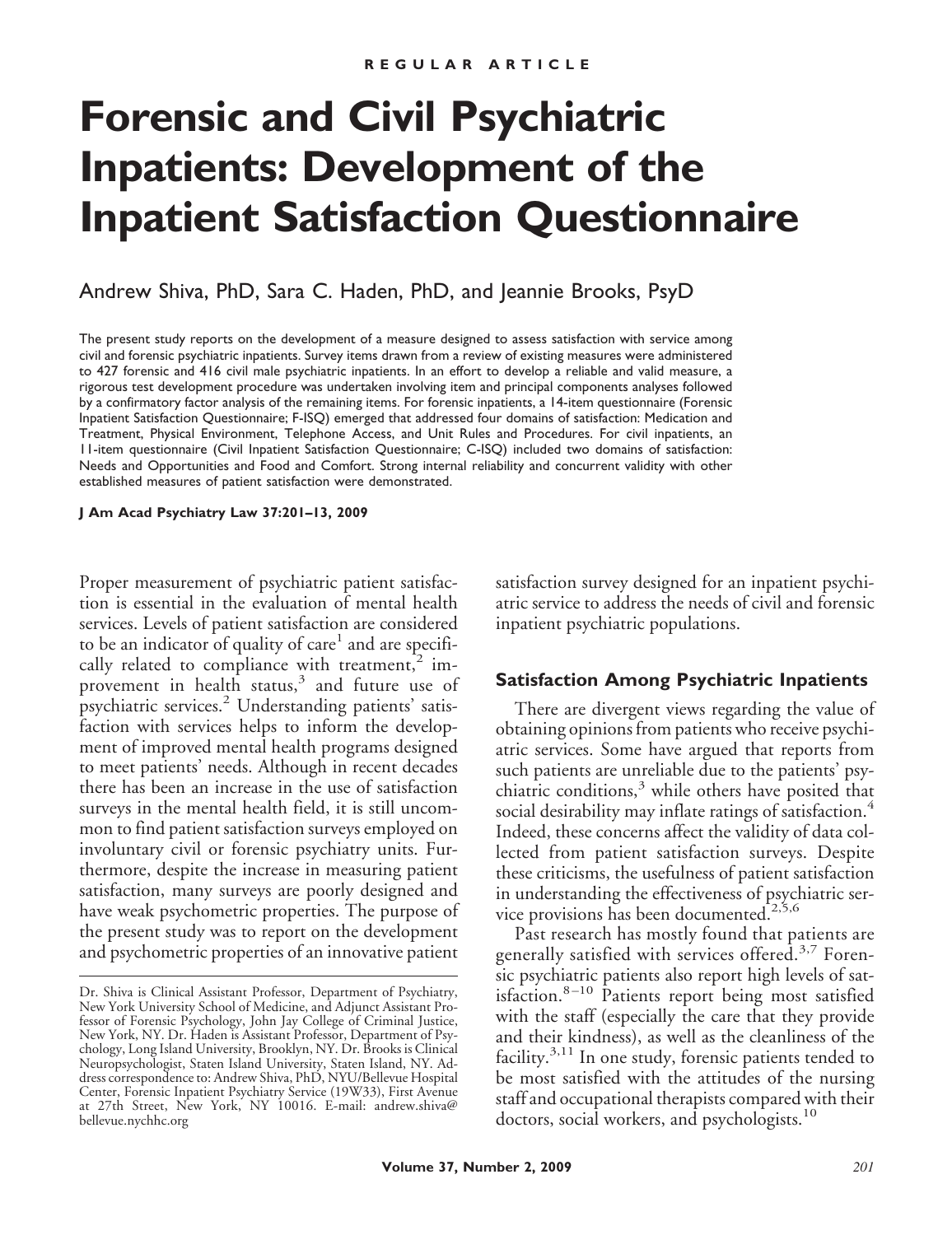The trend toward satisfied patients is not universal. A psychiatric inpatient unit in South London reported that most patients were actually dissatisfied with their treatment experiences.<sup>11</sup> Most of the patients involved in this study were specifically dissatisfied with the number of sessions that they had had with their doctors, and they perceived the involvement of relatives in treatment to be insufficient. It should be noted, however, that most of these patients were admitted voluntarily and carried nonpsychotic diagnoses. Even though many patients surveyed were generally satisfied, most reported that improvements were needed in the domains of food choice, individual patient's level of involvement in treatment decisions, availability of discharge plans, choice of psychiatrist, procedures that manage the side effects of prescribed medication, privacy, and ambient noise. $8-12$ 

## **Measures of Patient Satisfaction**

Many surveys that have been designed to assess patient satisfaction were developed pragmatically for a specific facility's use and were not based on established measures of patient satisfaction. For example, in an effort to measure patient satisfaction with antipsychotic medication treatment, Gray and colleagues<sup>12</sup> gathered input from clinicians, patients, and researchers to help draft their questionnaire. This survey was then pilot tested on five patients, and their feedback was used to create the final survey. As is true of many surveys, no reliability or validity information was provided. In another example, Wykes and Carroll<sup>3</sup> briefly discussed the development of their questionnaire, but did not provide the reader with any information regarding the psychometric properties associated with the instrument. Some studies failed to report in sufficient detail how the measure was developed,  $13,14$  calling into question the validity of reported findings. In particular, valid measures of patient satisfaction in forensic psychiatric units have been lacking. Researchers either modify existing measures to suit their populations (choosing to omit certain questions and to change the wording of questions on Wykes and Carroll's 1993 Maudsley Inpatient Satisfaction Schedule<sup>10</sup>) or neglect to describe the measure used to assess satisfaction (simply stating that patients were administered an anonymous questionnaire to measure opinions on different forms of treatment<sup>14</sup>). Exceptions include the Psychiatric Case Satisfaction Questionnaire (PCSQ) developed by Barker and Orrell<sup>15</sup> and the Inpatient Evaluation of Service Questionnaire (IESQ) of Meehan *et al*. 16

The PCSQ was developed by psychiatrists for use on an inpatient unit. Barker and Orrell<sup>15</sup> report on its strong validity (face, consensual, content, concurrent, and criterion) and reliability (internal consistency and test-retest). They conclude that it is a practical and adequate measure of patient satisfaction in a hospital setting and is considered a general indicator of satisfaction. The  $IESQ<sup>16</sup>$  underwent exhaustive development, relying on inpatient focus group discussions to generate items, followed by a rating of the importance of each item and the drafting of the questionnaire. Response variability and the factor structure of the IESQ were systematically analyzed. It was concluded that the IESQ was a user-friendly measure of patient satisfaction for psychiatric inpatients. Both the PCSQ and IESQ are relatively brief measures that are designed to assess patient satisfaction in an inpatient setting (18 and 20 items, respectively). It is argued that clinicians are more likely to employ brief, psychometrically sound measures in such settings, rather than to use lengthy measures, despite adequate reliability and validity.

Although the PCSQ and IESQ underwent rigorous development and testing, two limitations are noted. First, to our knowledge, these measures have not undergone extensive test development procedures including a principal components analysis (PCA) of the survey items followed by a confirmatory factor analysis (CFA) in a separate sample from the same population. Such procedures are useful for several reasons. The PCA is used to identify underlying factors that explain responses to questionnaires.<sup>17</sup> In other words, rather than simply stating that a group of items on a questionnaire reflects a hypothesized construct, the PCA statistically identifies the constructs and their respective items. CFA allows researchers to evaluate statistically whether the underlying constructs of a questionnaire actually replicate in similar (or different) samples.<sup>17</sup> Second, the PCSQ and IESQ were designed with psychiatric inpatient samples, and their use in forensic (versus civil) populations may be insufficient. Satisfaction surveys must be designed for the particular service (i.e., psychiatry) and setting (i.e., forensic inpatient) that is being evaluated. Furthermore, research designed to develop and evaluate the psychometric properties of satisfaction surveys should employ rea-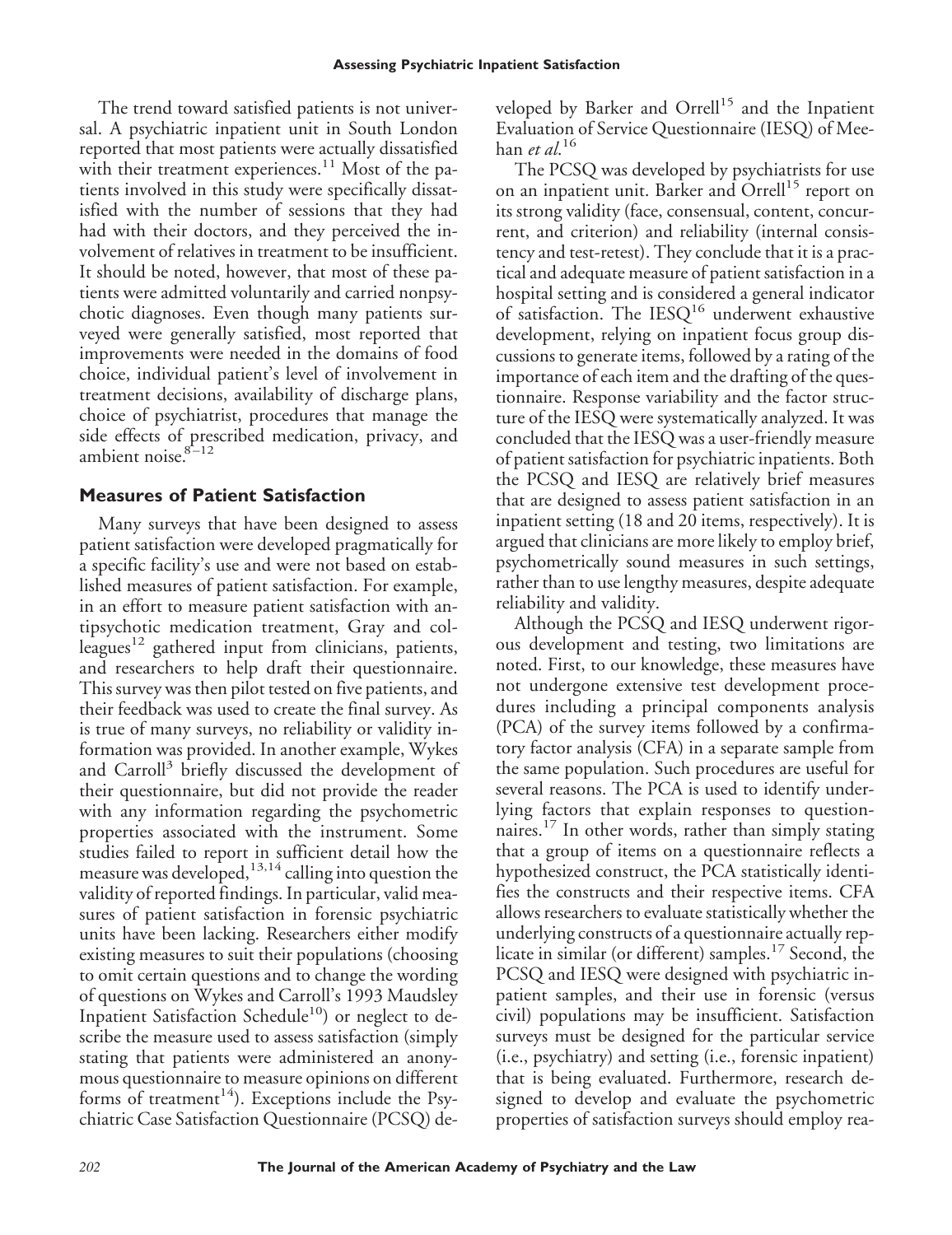sonably large sample sizes and minimize potential situations that impact satisfaction ratings (e.g., hospital staff reading satisfaction survey items to patients).<sup>18</sup> Accordingly, the purpose of the present study was to develop and investigate the psychometric properties of a survey designed to evaluate patient satisfaction on forensic and civil psychiatric inpatient units. In sum, the present study addresses gaps in the literature on psychiatric patients' satisfaction with care in several ways: conducting rigorous survey development and testing procedures to create a valid and reliable measure of patient satisfaction, designing psychometrically strong satisfaction surveys that can be used for civil and forensic psychiatric patients, examining a larger sample of patients, and minimizing procedures that may affect patients' ratings of their satisfaction. It is argued that, by addressing these limitations, the resulting questionnaire would be a preferred measure for assessing psychiatric inpatients' perceptions of their care.

# **Method**

## *Participants*

The nonrandom sample of convenience (i.e., participants were approached and asked to participate during specific times of the year) consisted of 843 male adult inpatients from forensic and civil psychiatric units of a major metropolitan hospital located in New York City. Patients were admitted and questionnaires administered to them between 2002 and 2007. Their ages ranged from 18 to 81 (mean 36.77, SD 12.01). Roughly half of the psychiatric patients were housed in the forensic units  $(n = 427, 50.7\%)$ and the rest were housed in the civil units ( $n = 416$ , 49.3%) of the hospital. The forensic units housed all males and tended to have significantly younger patients  $(t_{(841)} = -6.64, p < .01)$ , as well as a higher proportion of African American patients ( $\chi^2$  (5, *n* = 828) = 55.67,  $p < .01$ ), than did the civil units.

The forensic and civil samples were further divided to conduct both exploratory and confirmatory factor analyses. Cases were randomly assigned to two subsample groups for both forensic  $(n = 213$  for forensic subsample 1 and  $n = 214$  for forensic subsample 2) and civil ( $n = 208$  for civil subsample 1 and  $n = 208$  for civil subsample 2) samples. Subsample 1 from each sample was used for the principal components analyses, and subsample 2 from each sample was used for the confirmatory factor analyses. No significant differences were found between the subsamples and the respective samples. Forensic inpatient subsamples had similar distributions of race/ ethnicity ( $\chi^2(5, n = 427) = 6.84, p = .23$ ) and age  $(t_{(426)} = 0.22, p = .83)$  at the time of testing, while civil inpatients in the subsample were also similar in distribution of males and females ( $\chi^2(1, n = 416)$  = .01,  $p = .91$ ) and race/ethnicity ( $\chi^2(5, n = 416) =$ 4.22,  $p = .52$ ), as well as age ( $t_{(414)} = 0.80$ ,  $p = .65$ ).

The forensic inpatient psychiatric service provides mental health services to male inmates from the New York correctional system who require light-to-maximum security coverage. The legal status of patients is pre-arraignment, awaiting trial, or postconviction (serving sentences of one year or less). The civil inpatient units provide mental health services to male and female adult patients who present with a variety of psychiatric difficulties including, but not limited to, major mood disorders, psychoses, and comorbid substance abuse problems. Only male civil inpatients were included in the present study. Admission to the civil unit can be voluntary or involuntary, depending on each patient's presentation. They may be involuntarily committed because they are believed to pose an imminent danger to themselves or others, their behavior is deemed intolerable to the community (e.g., the patient is unable to care adequately for him/ herself in the community), or outpatient care has failed (i.e., when symptoms persist despite the patient's compliance with outpatient treatment).

It is important to note that the quality of care and types of services offered to patients on both the inpatient forensic and civil units are comparable. Patients on both units are assigned to a designated multidisciplinary treatment team and have access to medical doctors, psychiatrists, psychologists, social workers, nursing staff, and activity therapists. Thus, the care received on both units is considered similar. The primary difference between the environments of the two units is the increased security on the forensic units (e.g., presence of correctional officers, gates controlled by officers rather than locked doors).

## *Procedure*

The Inpatient Satisfaction Questionnaire (ISQ) was administered by Master's and doctoral-level graduate students (psychology research externs). Before ISQ administration, all research externs underwent individual or group (two to three persons) training with the first author. Training involved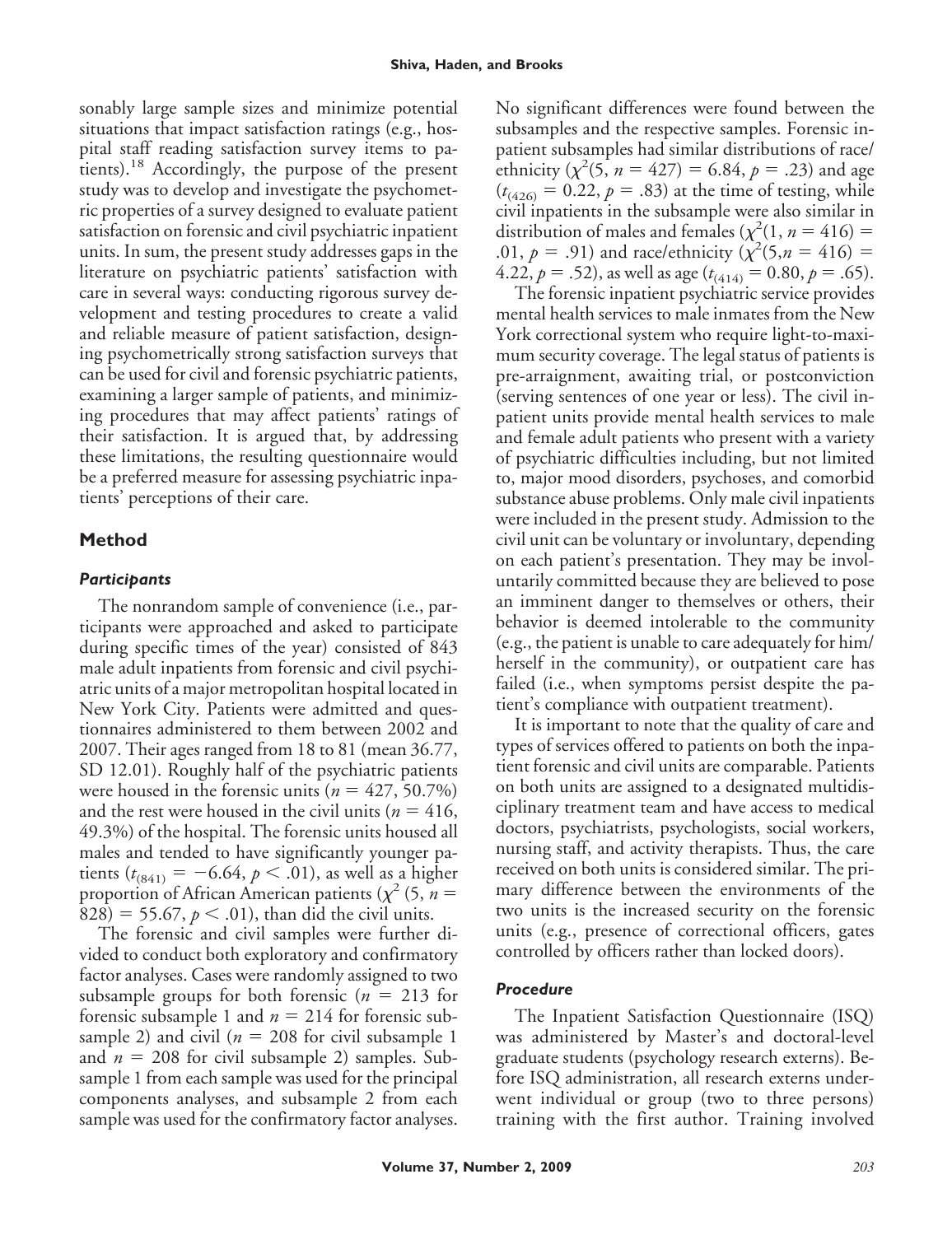three primary goals: preparing the externs for a wide variety of questions and scenarios that may arise within an inpatient population; standardizing the introduction, presentation, and administration of the ISQ; and ensuring that the externs understand and respect patients, focusing on the patient's right to refuse participation at any stage of the administration. Externs were observed during the first administration of the ISQ (and on subsequent administrations if necessary). During their second and third ISQ administrations, they were accompanied by more senior externs.

The ISQ has been administered biannually since 2002 (annually between 2005 and 2007). Collection of patient satisfaction data was initially part of a Department of Psychiatry Performance Improvement Project (PIP); therefore, informed consent was not needed from participants. However, approval from the governing institutional review board (IRB), including a waiver of informed consent, was obtained in 2005, and the study was formally approved. The externs read instructions verbatim to all participants, explicitly stating that the patients' involvement was voluntary and that they had the right to refuse to participate at any time. Participants were told that their responses would remain confidential and would never become part of their hospital record. They were informed that any information discussed with hospital staff or administration would not reveal their identity. Patients hospitalized for at least five days were considered eligible to participate (the minimum time during which the patient must be seen by members of all treatment team disciplines). Before approaching any individual, the externs spoke with the unit nursing staff to determine which patients might not be prepared (at that moment) to take the ISQ, so that they could temporarily screen out floridly psychotic or recently violent patients.

# *Questionnaires*

## *The Inpatient Satisfaction Questionnaire*

The Inpatient Satisfaction Questionnaire (ISQ) was devised in September 2002 to meet the requirements of an upcoming accreditation visit by the Joint Commission for the Accreditation of Hospital Organizations (JCAHO). Patient satisfaction, periodically assessed among civil inpatients, had gone largely unaddressed within the forensic inpatient population, in part because of the realization that assessing a forensic population with a tool devised for civil patients may not provide an accurate reflection of the needs and questions of forensic inpatients. Therefore, a new inpatient satisfaction questionnaire that would satisfy the JCAHO requirement and could also be used as part of a Department of Psychiatry Performance Improvement Project (PIP) was designed.

The selection of items and domains of satisfaction for the ISQ was guided by a review of the relevant literature and several specific research articles.10,11,15,19 Eighty-two items (including 57 general, 13 discipline specific, and 12 open-ended questions) were chosen to assess eight hypothesized areas of satisfaction: physical environment, basic needs, comfort and safety, unit orientation, treatment and medication, therapy, insight, and Department of Correction-related concerns (specifically for the forensic units). All items were distributed to five senior clinical members of the Division of Forensic Psychiatry (e.g., psychiatrists and psychologists) and the Deputy Director of Psychiatry for their review. Members were asked to indicate the items that best represented the hypothesized domains. They were also asked to review the proposed items, keeping in mind the general educational level of the patients and appropriateness to setting. Final items were agreed on by consensus among the forensic staff members and psychiatry administration. The final version of the ISQ contained 59 items comprising three separate sections (General, Specific, and Short-Answer). The General section contained 41 items that assessed general satisfaction. Patients rated the degree to which they agreed with each statement (e.g., "The food is bad here.") on a five-point Likert-type scale (0, N/A or no opinion; 1, strongly disagree; 2, disagree; 3, agree; and 4, strongly agree). The section on Specifics assessed particular areas of patient satisfaction. Patients indicated their level of agreement with 11 statements (e.g., "[Staff member] has checked on me regularly since I got here.") using the same fivepoint Likert-type scale applied to four specific staff groups on each unit (psychiatry, nursing, social work, and activity therapy). The final section of the survey was the Short-Answer portion, which contained seven questions that asked patients to elaborate on their individual experiences on the unit (e.g., "What was the worst thing about your stay?").

The present study focused only on the 41 items from the general section of the ISQ. These items had a Flesh Reading Ease score of 74.7, which is considered the preferred reading level,<sup>20</sup> and a Flesh-Kin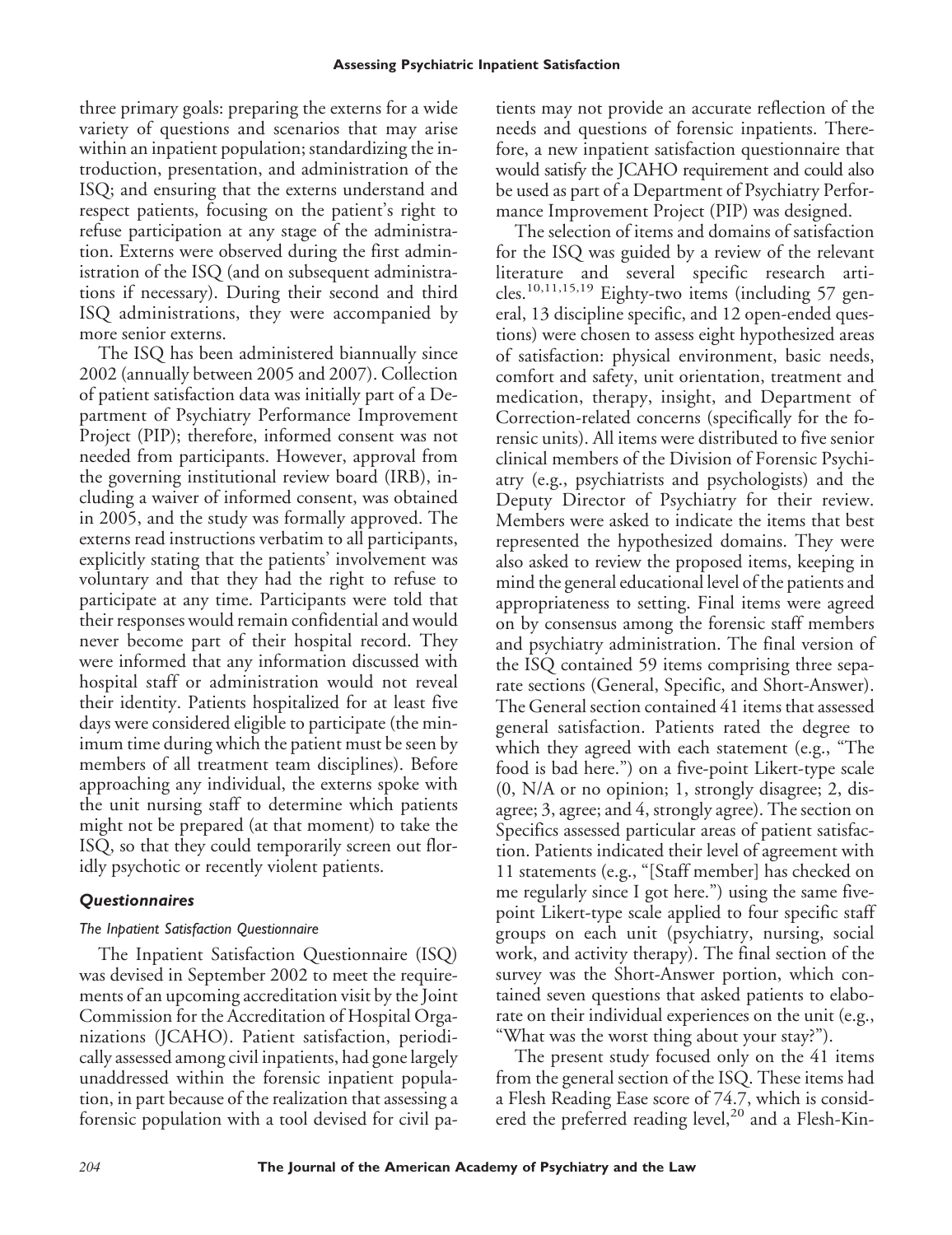caid Grade Level of 4.7, meaning the items should be understood by individuals who have nearly completed the fourth grade. All patients in the present sample completed the ISQ  $(n = 843)$ . Total and scale scores were computed according to the factor structures tested and are described in the following sections.

#### *Psychiatric Case Satisfaction Questionnaire*

The PCSQ<sup>15</sup> contains 18 items (e.g., "I am satisfied with the care I get here.") that assess satisfaction rated on a five-point Likert scale (1, strongly agree; 2, agree; 3, uncertain; 4, disagree; and 5, strongly disagree). In an effort to make comparisons between measures consistent, all scales were reversed for the present study such that higher scores indicated increased satisfaction. A total of 603 (71%) patients completed the PCSQ between 2005 and 2007, including 228 forensic ( $n = 123$  for subsample 1,  $n =$ 105 for subsample 2) and 374 civil  $(n = 186$  for subsample 1,  $n = 188$  for subsample 2) patients. The total scores calculated ranged from 19 to 88 (mean 49.56, SD 12.08). Internal consistency was high, with a Cronbach's  $\alpha$  of 0.90 (0.87 and 0.89 for forensic and 0.92 and 0.91 for civil subsamples). Forensic (mean 50.48, SD 11.17) and civil (mean 49.03, SD 12.59) inpatients reported similar levels of satisfaction ( $t_{(600)} = 1.43$ ,  $p = .15$ ). Scale scores did not differ significantly within samples such that the subsamples in the respective inpatient group had similar PCSQ scores (forensic subsamples:  $t_{(226)}$  = 0.33,  $p = .68$  and civil subsamples:  $t_{(372)} = 0.56$ ,  $p =$ .22).

## *Inpatient Evaluation of Service Questionnaire*

The IESQ<sup>16</sup> is a 20-item survey in which respondents rate different aspects of their experience on the unit (e.g., "Availability of nursing staff") on a fivepoint Likert-type scale (1, poor; 2, fair; 3, good; 4, very good; and 5, excellent). The IESQ includes three scales of patient satisfaction: Staff-Patient Alliance (SPA, 10 items), Satisfaction with Environment (SE, 6 items), and Satisfaction with Treatment (ST, 4 items). Patients admitted between 2005 and 2007 were administered the IESQ; 548 inpatients participated (65%): 206 forensic inpatients ( $n = 119$  and 87 subsamples 1 and 2) and 341 civil inpatients (*n* 185 and 156 subsamples 1 and 2). Total and scale scores were computed for the sample. Total IESQ scores ranged from 20 to 100 (mean 58.08, SD 20.25) and did not differ between forensic (mean

56.78, SD 19.71) or civil inpatient (mean 58.80, SD 20.56) groups  $(t_{(545)} = -1.13, p = .26)$ . SPA scores ranged from 10 to 50 (mean 28.67, SD 10.79) and were similar across patient groups  $(t_{(545)} = -1.66,$  $p = .10$ ; forensic sample: mean 27.72, SD 10.60; civil sample: mean 29.24, SD 10.88). SE scores ranged from 6 to 30 (mean 17.43, SD 5.88) and were also similar across the forensic (mean 17.16, SD 5.64) and civil patient groups (mean 17.59, SD 6.03),  $t_{(545)} = -0.87$ ,  $p = .39$ ). ST scores ranged from 4 to 20 (mean 11.50, SD 4.57) and were significantly higher for civil patients (mean 11.86, SD 4.59) than forensic patients (mean 10.89, SD 4.48),  $t_{(545)} = -2.55$ ,  $p = .01$ . Subsample scores within the samples did not differ for any of the scales, or for the total score.

Internal consistency was high, with a Cronbach's  $\alpha$  of 0.96 for the total scale (forensic subsamples: 0.95 and 0.97; civil subsamples: 0.97 and 0.97), 0.94 for SPA (forensic subsamples: 0.93 and 0.95; civil subsamples: 0.94 and 0.94), 0.85 for SE (forensic subsamples: 0.83 and 0.86; civil subsamples: 0.86 and 0.86), and 0.90 for ST (forensic subsamples: 0.89 and 0.90, civil subsamples: 0.89 and 0.92).

## *Data Analysis*

Exhaustive analyses were conducted to evaluate the structure, reliability, and validity of the ISQ for both the civil and forensic inpatient samples. First, an item analysis was conducted in an effort to identify strong and weak items of the ISQ. Second, a principal components analysis (PCA) with varimax rotation was conducted to assess for the presence of underlying factors of the ISQ and a confirmatory factor analysis (CFA) was conducted to confirm the presence of these factors. Third, internal consistency and test-retest reliability were calculated for the PCA and CFA scales. Fourth, the validity of the ISQ was assessed by comparing it with other satisfaction measures and also for PCA and CFA results.

# **Results**

## *Item Analysis and Screening*

Items of the ISQ were analyzed to determine whether two criteria were met: each item of the ISQ had to correlate significantly with a total scale score that comprised all ISQ items minus the respective item and each item of the ISQ had to differentiate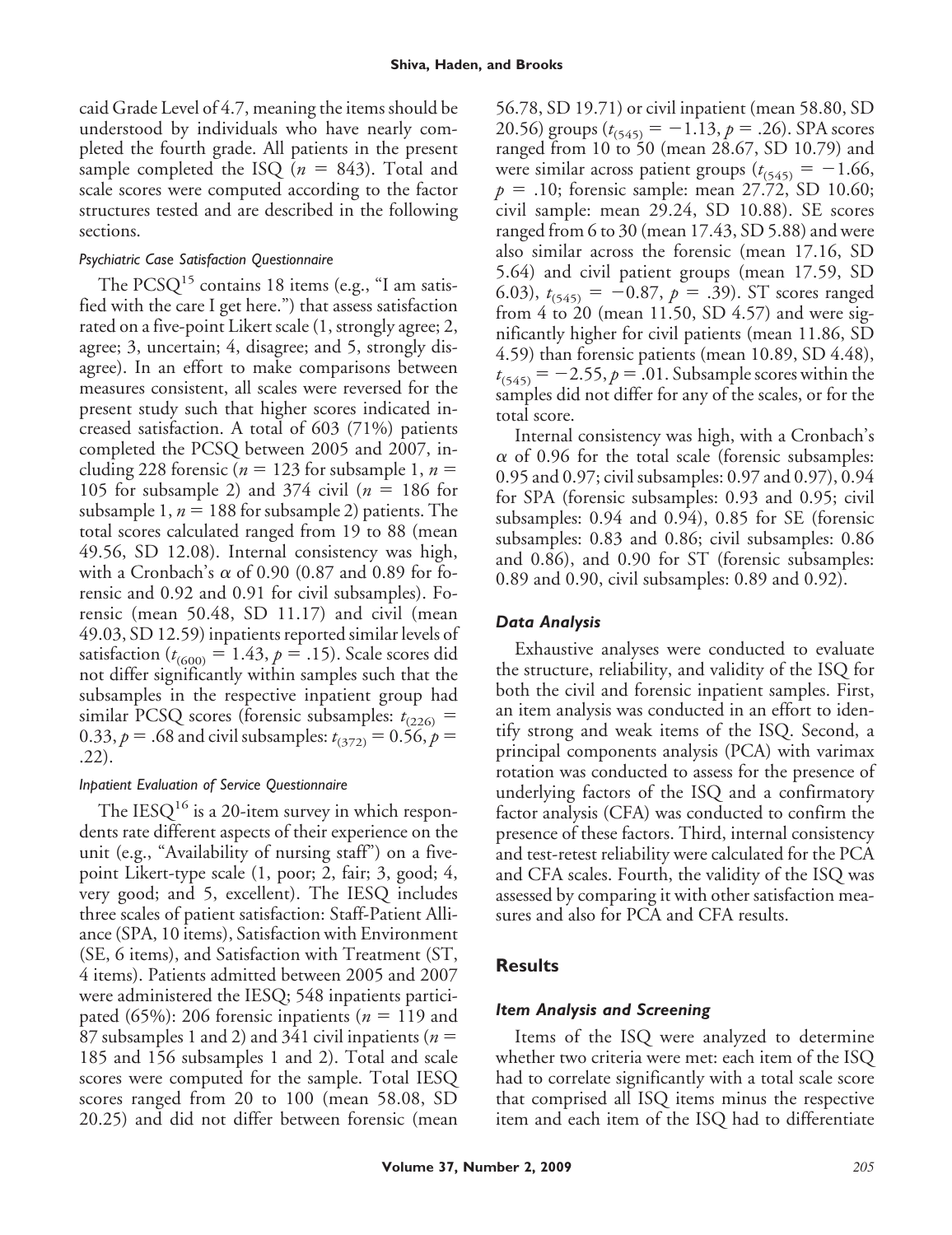|                  |                                                                                         |                          |                                       | Principal Components Analysis                       |         |      |                                                  |            |                |                                                     | Confirmatory Factor Analysis |                          |                                                  |  |
|------------------|-----------------------------------------------------------------------------------------|--------------------------|---------------------------------------|-----------------------------------------------------|---------|------|--------------------------------------------------|------------|----------------|-----------------------------------------------------|------------------------------|--------------------------|--------------------------------------------------|--|
|                  |                                                                                         |                          |                                       | Forensic Inpatient<br>Sample $(n = 213)$<br>Factors |         |      | Sample $(n = 208)$<br>Civil Inpatient<br>Factors |            |                | Forensic Inpatient<br>Sample $(n = 214)$<br>Factors |                              |                          | Sample $(n = 208)$<br>Civil Inpatient<br>Factors |  |
|                  | ISQ Items                                                                               | $\overline{\phantom{0}}$ | $\sim$                                | $\sim$                                              | 4       |      | $\sim$                                           | $\sim$     | $\overline{ }$ | $\sim$                                              | 4<br>3                       | $\overline{\phantom{0}}$ | $\sim$                                           |  |
|                  | The food is okay here.                                                                  | 0.19                     | $-0.05$                               | 0.23                                                | 0.44    | 0.10 | 0.79                                             | 0.06       |                |                                                     |                              |                          |                                                  |  |
| $\overline{c}$ . | I get enough to eat.                                                                    |                          |                                       |                                                     |         | 0.03 | 0.82                                             | 0.02       |                |                                                     |                              |                          | $0.41*$                                          |  |
|                  | 3. I have enough chances to exercise.                                                   | 0.10                     | 0.04                                  | 0.05                                                | 0.52    |      | $^{+}$                                           |            |                |                                                     |                              |                          |                                                  |  |
|                  | hallways are<br>4. The public rooms (e.g., day room, dining room) and                   | $-0.00$                  | 0.44                                  | 0.23                                                | 0.25    |      | $^{+}$                                           |            |                | $0.69*$                                             |                              |                          |                                                  |  |
| $\overline{5}$   | My room is okay.<br>generally clean.                                                    | 0.22                     | 0.70                                  | 0.08                                                | 0.06    |      | $+$                                              |            |                | $0.87*$                                             |                              |                          |                                                  |  |
|                  | 6. My bathroom is okay.                                                                 | 0.18                     | 0.85                                  | 0.08                                                | 0.01    |      |                                                  |            |                | $0.73*$                                             |                              |                          |                                                  |  |
|                  | 7. The showers are okay.                                                                | 0.00                     | 0.76                                  | 0.15                                                | 0.09    |      |                                                  |            |                | $0.49*$                                             |                              |                          |                                                  |  |
|                  | 8. I have enough privacy when I need it.                                                |                          | $\! + \!$                             |                                                     |         |      | $^{+}$                                           |            |                |                                                     |                              |                          |                                                  |  |
|                  | 9. It is quiet enough on the unit.                                                      |                          | $^{+}$                                |                                                     |         |      | $+$<br>+<br>+                                    |            |                |                                                     |                              |                          |                                                  |  |
|                  | 10. I am comfortable here.                                                              |                          | $^{+}$                                |                                                     |         | 0.34 | 0.67                                             | 0.02       |                |                                                     |                              |                          | $0.59*$                                          |  |
|                  | 11. The staff is working to help me.                                                    |                          | $^{+}$                                |                                                     |         | 0.36 | $0.67\,$                                         | 0.02       |                |                                                     |                              |                          | $0.78*$                                          |  |
| 12.              | There is enough to do here during the day to keep me busy.                              |                          |                                       |                                                     |         | 0.21 | 0.48                                             | 0.32       |                |                                                     |                              |                          | $0.74*$                                          |  |
|                  | 13. I feel safe here.                                                                   |                          | $^{+}$                                |                                                     |         |      | $^{+}$                                           |            |                |                                                     |                              |                          |                                                  |  |
|                  | 14. I am encouraged to talk with other patients                                         |                          |                                       |                                                     |         |      |                                                  |            |                |                                                     |                              |                          |                                                  |  |
| 15.              | There is enough time to spend with friends and family when they                         |                          | $^{+}$                                |                                                     |         |      | $^{+}$                                           |            |                |                                                     |                              |                          |                                                  |  |
|                  | visit me.                                                                               |                          |                                       |                                                     |         |      |                                                  |            |                |                                                     |                              |                          |                                                  |  |
|                  | 16. I have access to the telephone when I need it.                                      | $0.07$                   | 0.11                                  | 0.05                                                | 0.83    | 0.18 | $-0.00$                                          | $\!0.87\!$ |                |                                                     | $0.67*$                      |                          |                                                  |  |
|                  | okay.<br>17. The amount of time I can spend on the telephone is                         | $-0.04$                  | 0.18                                  | 0.01                                                | 0.81    | 0.10 | 0.18                                             | 0.86       |                |                                                     | $0.85*$                      |                          |                                                  |  |
| $\frac{8}{18}$   | € uị<br>When I first got here, I was seen by the medical staff                          | 0.19                     | 0.08                                  | 0.74                                                | 0.17    |      |                                                  |            |                |                                                     | $0.48*$                      |                          |                                                  |  |
|                  | reasonable amount of time.                                                              |                          |                                       |                                                     |         |      |                                                  |            |                |                                                     |                              |                          |                                                  |  |
| 19.              | The staff made an effort to explain to me why I was sent here.                          |                          | $^{+}$                                |                                                     |         | 0.53 | 0.27                                             | 0.14       |                |                                                     |                              |                          |                                                  |  |
|                  | 20. I understand (i.e., it has been explained) why I am taking<br>medication.           | 0.85                     | 0.06                                  | 0.05                                                | 0.13    | 0.69 | 0.21                                             | $-0.05$    | $0.83*$        |                                                     |                              |                          |                                                  |  |
| 21.              | I feel that it is important for me to take medication.                                  | 0.82                     | 0.07                                  | 0.12                                                | $-0.00$ | 0.65 | 0.12                                             | $-0.04$    | $0.59*$        |                                                     |                              |                          |                                                  |  |
|                  | of time<br>22. I am able to get medications in a reasonable amount<br>when I need them. | 0.74                     | $-0.01$                               | 0.09                                                | 0.23    | 0.71 | 0.15                                             | $-0.06$    | $0.70*$        |                                                     |                              |                          |                                                  |  |
| 23.              | me.<br>The side effects of my medication were explained to                              | 0.73                     | 0.25                                  | 0.20                                                | 0.10    | 0.68 | 0.17                                             | 0.23       | $0.70*$        |                                                     |                              | $0.64*$                  |                                                  |  |
| 24.              | The doctors used medication too often to help patients calm<br>down.                    |                          | $^{+}$                                |                                                     |         |      | $^{+}$                                           |            |                |                                                     |                              |                          |                                                  |  |
| 25.              | stay.<br>My treatment plan was discussed with me during my                              | 0.55                     | 0.17                                  | 0.25                                                | $-0.03$ |      | $\begin{array}{c} + \\ + \\ + \end{array}$       |            |                |                                                     | $0.55*$                      |                          |                                                  |  |
| 26.              | There should be more opportunities for therapy on the unit.                             |                          | $\begin{array}{c} + \\ + \end{array}$ |                                                     |         |      | $+$                                              |            |                |                                                     |                              |                          |                                                  |  |
|                  | 27. I feel like I'm in danger here.                                                     |                          | $^{+}$                                |                                                     |         |      | $^{+}$                                           |            |                |                                                     |                              |                          |                                                  |  |
| 28.              | The rules of the prison/civil unit were explained to me when I<br>got here.             | 0.21                     | 0.23                                  | 0.73                                                | 0.03    |      | $+$                                              |            |                |                                                     | $0.73*$                      |                          |                                                  |  |
|                  | 29. My rights as a patient were explained to me when I got here.                        | 0.12                     | 0.17                                  | 0.84                                                | 0.06    | 0.65 | $-0.05$                                          | 0.16       |                |                                                     | $0.84*$                      | $0.63*$                  |                                                  |  |
|                  | 30. I feel bored during the day                                                         |                          | $^{+}$                                |                                                     |         |      | $^{+}$                                           |            |                |                                                     |                              |                          |                                                  |  |
|                  |                                                                                         |                          |                                       |                                                     |         |      |                                                  |            |                |                                                     |                              |                          |                                                  |  |

# **Assessing Psychiatric Inpatient Satisfaction**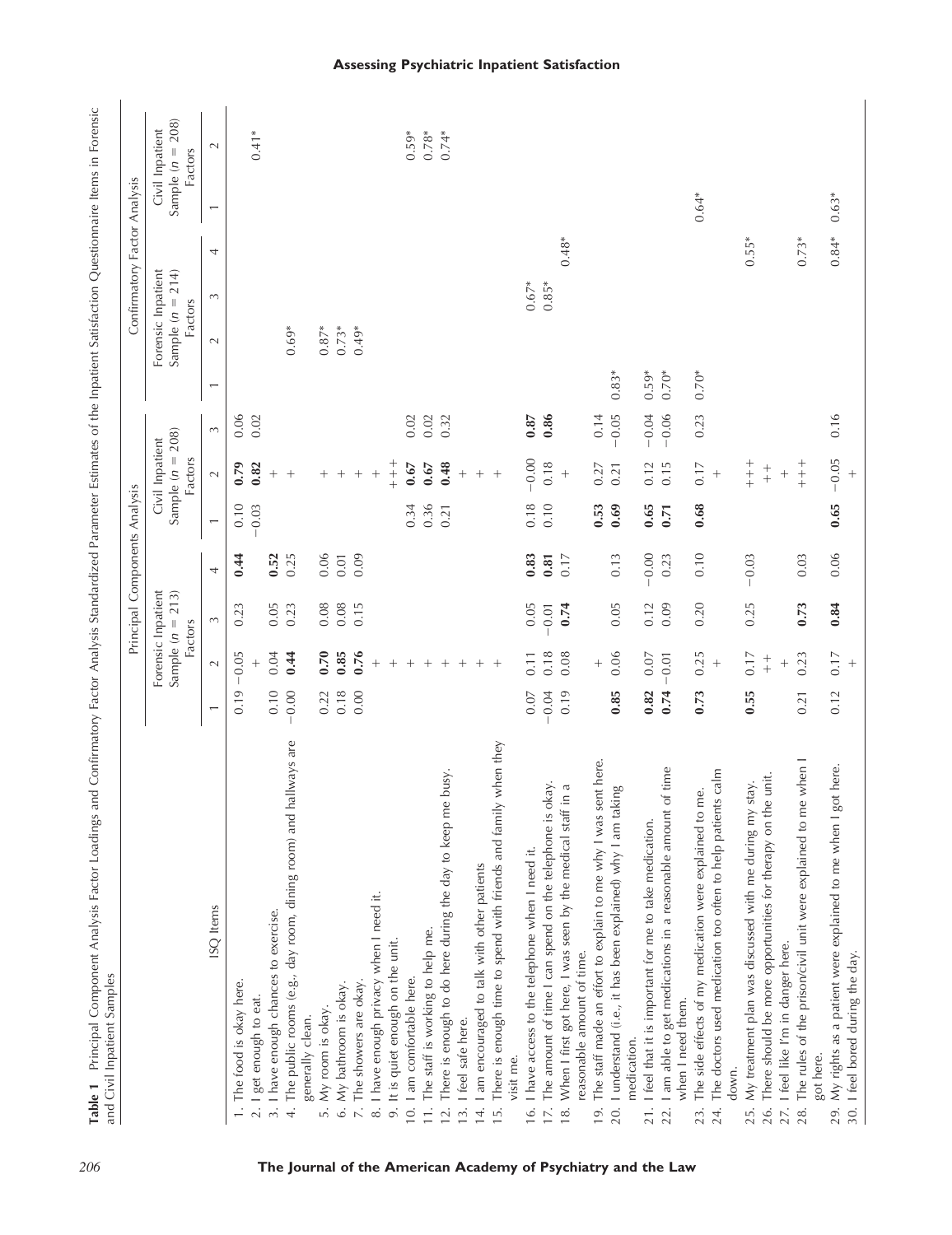|                                                                                                    |                          | Principal Components Analysis                         |   |      |                                                  |      |  |                                                     | Confirmatory Factor Analysis |                                                  |
|----------------------------------------------------------------------------------------------------|--------------------------|-------------------------------------------------------|---|------|--------------------------------------------------|------|--|-----------------------------------------------------|------------------------------|--------------------------------------------------|
|                                                                                                    |                          | Forensic Inpatient<br>Sample ( $n = 213$ )<br>Factors |   |      | Sample $(n = 208)$<br>Civil Inpatient<br>Factors |      |  | Forensic Inpatient<br>Sample $(n = 214)$<br>Factors |                              | Sample $(n = 208)$<br>Civil Inpatient<br>Factors |
| ISQ Items                                                                                          | $\overline{\mathcal{C}}$ |                                                       | 4 |      |                                                  | 3    |  |                                                     |                              |                                                  |
| 31. My medical (nonpsychiatric) needs were met during my stay on<br>the unit.                      | $+$<br>+<br>+            |                                                       |   | 0.52 | 0.14                                             | 0.05 |  |                                                     | $0.63*$                      |                                                  |
| 32. There are enough opportunities for therapy on the unit.                                        |                          |                                                       |   | 0.50 | 0.18                                             | 0.13 |  |                                                     | $0.72*$                      |                                                  |
| 33. I received enough therapy while I was here.                                                    |                          |                                                       |   | 0.58 | 0.17                                             | 0.23 |  |                                                     | $0.61*$                      |                                                  |
| 34. This is a good place for me to discuss my problems.                                            |                          |                                                       |   | 0.58 | 0.24                                             | 0.12 |  |                                                     | $0.60*$                      |                                                  |
| 35. The food is bad here.                                                                          |                          |                                                       |   |      |                                                  |      |  |                                                     |                              |                                                  |
| 36. Group therapy was helpful to me.                                                               |                          |                                                       |   |      |                                                  |      |  |                                                     |                              |                                                  |
| 37. Medications were used by the doctors to help patients calm<br>down only when it was necessary. |                          |                                                       |   | 0.52 | 0.01                                             | 0.25 |  |                                                     | $0.43*$                      |                                                  |
| here.<br>38. I have learned new things about myself while I was I                                  |                          |                                                       |   |      | $\, +$                                           |      |  |                                                     |                              |                                                  |
| 39. I have emotional problems.                                                                     |                          |                                                       |   |      |                                                  |      |  |                                                     |                              |                                                  |
| 40. I wanted to receive more therapy while I was here.                                             | $+$                      |                                                       |   |      | $+$                                              |      |  |                                                     |                              |                                                  |
| 41. I am satisfied with my care here.                                                              |                          |                                                       |   |      | $+$<br>+ +                                       |      |  |                                                     |                              |                                                  |

**Table1** Continued

between low and high total scores.<sup>21</sup> Therefore, for criterion one, several total scale scores were computed, each excluding one distinct item. Then, Pearson's product-moment item-total correlations were computed between each of the total scale scores and the respective item excluded from the total scale score. This procedure was carried out separately on the forensic and civil subsamples. All items for both samples, excluding items 26 ("There should be more opportunities for therapy on the unit.") and 40 ("I wanted to receive more therapy while I was here."), correlated significantly with total scale scores. For criterion two, independent-sample*t* tests determined whether values of each item were significantly different between the lower (sum scores of 196 and below) and the upper (sum scores of 245 and higher) quartile groups. All items differentiated between groups except for items 26 and 40. As these items failed both criteria, they were dropped from further analyses of the forensic and civil samples. This procedure was repeated with the forensic and civil subsamples collapsed into one group.

#### *Principal Components Analysis*

The structure of the ISQ with the remaining 39 items was analyzed via the principal component method of factor extraction with varimax rotation (PCA) in a subsample of the forensic and civil samples. The initial iteration of factors for the PCA method sets item communalities (sum of squared loadings for an item across the factors) to 1.00 so that 100 percent of the item's variance is accounted for by the factors. Subsequent iterations use item-squared multiple correlations of each item to compute factor estimates.<sup>22</sup> Given the differences in the nature of these inpatient samples, factor analyses were run separately for the forensic and civil inpatient subsamples; however, the method of PCA was identical for both samples. For the initial PCA, the number of components was left unrestricted. Subsequent PCAs restricted the number of factors extracted based on the number of components with eigenvalues of 1.00 or greater, an examination of the Scree plot, and an inspection of item loadings.<sup>22</sup> The number of factors extracted was based on the number of items loading 0.40 or higher on that factor, with a cutoff of at least two high loaders. Items were deleted if they did not load 0.40 or higher on any components, or in the event that they loaded 0.40 or higher on more than one component. Changes in the percentage of vari-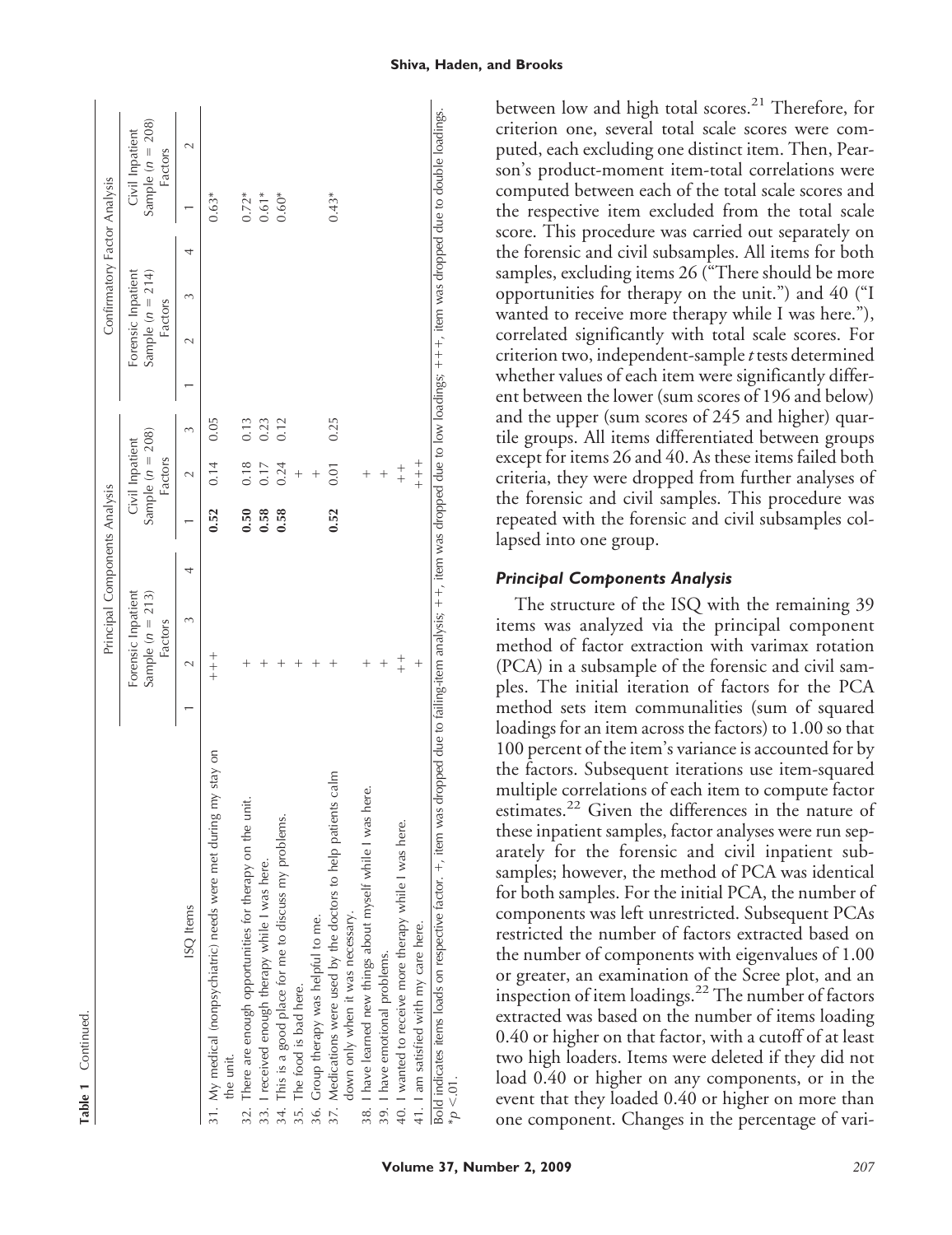| <b>Table 2</b> Forensic Inpatient Sample: F-ISQ Scale Descriptive |
|-------------------------------------------------------------------|
| Statistics From Principal Components and Confirmatory Factor      |
| Analyses Factor Structures                                        |

| Scale                        | Range         | Mean (SD)         |
|------------------------------|---------------|-------------------|
| $PCA (n = 213)$              |               |                   |
| Medication and treatment     | $0 - 4.00$    | $2.52$ $(.78)^b$  |
| Physical environment         | $0.75 - 4.00$ | $2.76(0.57)^a$    |
| Unit rules and procedures    | $0 - 4.00$    | 2.52 $(0.73)^b$   |
| Satisfaction with activities | $0.75 - 4.00$ | 2.56 $(0.65)^b$   |
| $CFA (n = 214)$              |               |                   |
| Medication                   | $0 - 4.00$    | $2.67(0.77)^{b}$  |
| Physical environment         | $1.00 - 4.00$ | $2.89(0.51)^a$    |
| Telephone access             | $0 - 4.00$    | 2.61 $(0.84)^{b}$ |
| Unit rules and procedures    | $0 - 4.00$    | $2.51(0.68)^{b}$  |

*<sup>a</sup>*,*<sup>b</sup>* Significant differences in paired sample *t* tests.

ance accounted for by the factor structure also informed modifications to the PCA. The results of the final PCAs are depicted in Table 1. PCAs were also repeated on a collapsed group of forensic and civil inpatient subsample group. The resulting factor structure was significantly different from that of the separate subsamples, suggesting that the factor structure of satisfaction is unique for forensic and civil inpatient groups. The factor structures for the forensic and civil subsample groups are described separately in the following sections.

#### *Forensic Inpatient Sample PCA Factor Structure*

For the forensic subsample, the final PCA extracted four factors with three or more items loading 0.435 or higher and accounting for 57.75 percent of the variance (Table 1). Mean scale scores were created based on the resulting factor structure (Table 2). Factor 1 (five items) was Medication and Treatment; Factor 2 (four items) was Physical Environment; Factor 3 (three items) was Unit Rules and Procedures; and Factor 4 (four items) was Satisfaction with Activities. The total mean score was also computed and ranged from 1.31 to 4.00, with a mean of 2.59 (SD 0.48).

Although the scales correlated significantly with one another (Table 3), their magnitude was considered weak (0.23) to moderate (0.40). Paired sample *t* tests were computed to test for differences between the scales (Table 2). Satisfaction was highest for the Physical Environment scale compared with other scales of satisfaction, including Medication and Treatment ( $t_{(212)} = -4.21, p < .01$ ), Unit Rules and Procedures ( $t_{(212)} = 4.86$ ,  $p < .01$ ), and Activities  $(t_{(212)} = 3.80, p < .01).$ 

Reliability was assessed via the standardized Cronbach's  $\alpha$  for the resulting scales. For the forensic subsample, the total scale  $\alpha$  was 0.82 and ranged from moderate to high for the individual scales: Medication and Treatment (0.83), Physical Environment (0.70), Unit Rules and Procedures (0.75), and Activities (0.61).

To evaluate concurrent validity of the ISQ, Spearman's correlations were computed between the ISQ scales, PCSQ total score, and total/scale scores of the IESQ (Table 4). All scales correlated positively with one another, with the exception of the Medication and Treatment scale and the IESQ Satisfaction with Environment scale. The ISQ was more strongly related to the PCSQ total score than that of the IESQ. Regarding the scores of the ISQ, the Medication and Treatment and Activities scores were most strongly related to the PCSQ total score. The Unit Rules and Procedures score was highly associated with the staffpatient alliance score of the IESQ.

#### *Civil Inpatient Sample PCA Factor Structure*

The final PCA for the civil subsample extracted three factors, with three or more items loading 0.495

**Table 3** Forensic Sample: F-ISQ Principal Components Analysis and Confirmatory Factor Analysis Factor Intercorrelations

|                |         | <sup>2</sup> |         | 4       |         | 6       |         | 8       | 9       | 10      |
|----------------|---------|--------------|---------|---------|---------|---------|---------|---------|---------|---------|
| Factor 1       | 1.00    | $0.18*$      | 0.10    | $0.39*$ | $0.67*$ | $0.45*$ | $0.32*$ | $0.34*$ | $0.27*$ | $0.32*$ |
| Factor 2       | $0.30*$ | 1.00         | $0.35*$ | $0.34*$ | $0.71*$ | $0.35*$ | $0.45*$ | $0.38*$ | $0.49*$ | $0.32*$ |
| Factor 3       | $0.40*$ | $0.39*$      | 1.00    | $0.29*$ | $0.53*$ | $0.48*$ | $0.60*$ | $0.52*$ | $0.51*$ | $0.53*$ |
| Factor         | $0.23*$ | $0.26*$      | $0.23*$ | 1.00    | $0.76*$ | $0.44*$ | $0.58*$ | $0.60*$ | $0.41*$ | $0.60*$ |
| Total          | $0.80*$ | $0.65*$      | $0.69*$ | $0.60*$ | 1.00    | $0.60*$ | $0.66*$ | $0.62*$ | $0.56*$ | $0.60*$ |
| PCSO total     | $0.34*$ | $0.22*$      | $0.26*$ | $0.35*$ | $0.43*$ | 1.00    | $0.65*$ | $0.62*$ | $0.56*$ | $0.60*$ |
| IESQ total     | $0.26*$ | $0.28*$      | $0.33*$ | $0.24*$ | $0.39*$ | $0.66*$ | 1.00    | $0.98*$ | $0.90*$ | $0.92*$ |
| IESQ-SPA       | $0.27*$ | $0.25*$      | $0.33*$ | $0.23*$ | $0.38*$ | $0.64*$ | $0.97*$ | 1.00    | $0.82*$ | $0.88*$ |
| <b>IESQ-SE</b> | 0.15    | $0.29*$      | $0.23*$ | $0.27*$ | $0.32*$ | $0.53*$ | $0.89*$ | $0.77*$ | 1.00    | $0.75*$ |
| <b>IESO-ST</b> | $0.26*$ | $0.24*$      | $0.30*$ | $0.20*$ | $0.36*$ | $0.65*$ | $0.91*$ | $0.83*$ | $0.76*$ | 1.00    |

PCA intercorrelations located on left side of 1.00 correlations,  $n = 213$ . CFA intercorrelations located on right side of 1.00 correlations,  $n = 213$ . 214. PCSQ, Psychiatric Case Satisfaction Questionnaire; IESQ, Inpatient Evaluation of Service Questionnaire; SPA, staff-patient alliance; SE, satisfaction with environment; ST, satisfaction with treatment.  $*p < .01$ .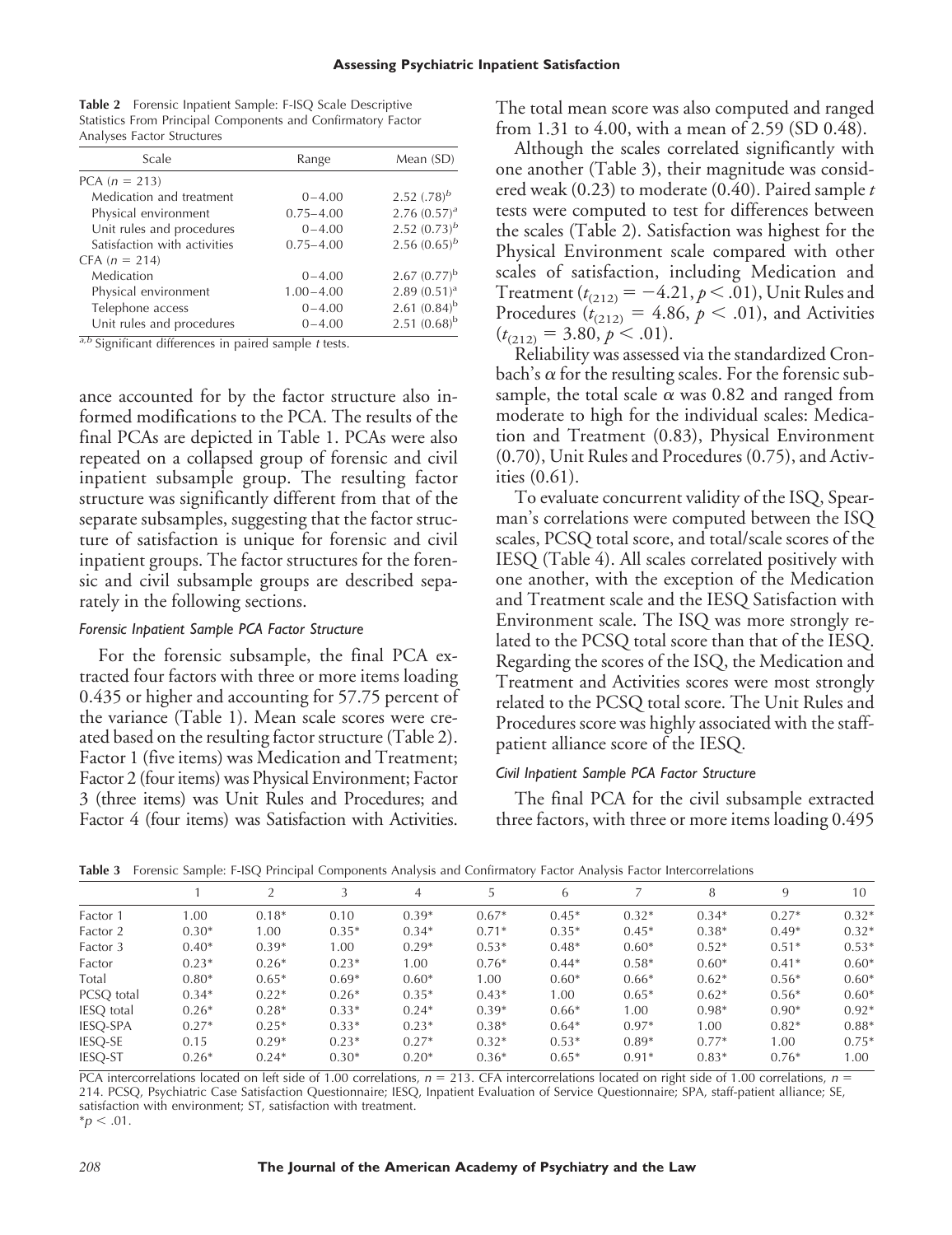**Table 4** Civil Inpatient Sample: C-ISQ Scale Descriptive Statistics from Principal Components and Confirmatory Factor Analyses Factor Structures

| Scale                   | Range         | Mean (SD)       |
|-------------------------|---------------|-----------------|
| $PCA (n = 208)$         |               |                 |
| Needs and opportunities | $0.36 - 4.00$ | 2.63 $(0.62)^b$ |
| Food and comfort        | $0.25 - 4.00$ | 2.63 $(0.69)^b$ |
| Telephone access        | $0,-4.00$     | $2.79(0.84)^a$  |
| $CFA (n = 208)$         |               |                 |
| Needs and opportunities | $0.50 - 4.00$ | 2.56(0.61)      |
| Food and comfort        | $0.75 - 4.00$ | 2.55(0.66)      |

*<sup>a</sup>*,*<sup>b</sup>* Significant differences in paired sample *t* test results.

or higher and accounting for 49.31 percent of the variance (Table 1). Table 4 displays descriptive information for these scales: Factor 1 (11 items), Needs and Opportunities; Factor 2 (5 items), Food and Comfort; and Factor 3 (2 items), Telephone Access. A total score with the 17 items was computed and ranged from 0.88 to 4.00 with a mean of 2.63 (SD 0.53).

Score intercorrelations were significant and ranged from weak (0.22) to moderate (0.45) (Table 5). Differences in scale scores were evaluated with paired sample *t* tests (Table 4). The Telephone Access score was significantly higher than those of Needs and Opportunities ( $t_{(202)} = -2.33, p = .02$ ) and Food and Comfort  $(t_{(202)} = -2.60, p = .01)$ . The standardized Cronbach's  $\alpha$  for the resulting scales were high: Needs and Opportunities  $= 0.84$ , Food and Comfort  $= 0.71$ , and Telephone Access  $=$ 0.77. Reliability for the total scale score was 0.86.

As with the forensic sample, Spearman's correlations among the ISQ, PCSQ, and IESQ scales were computed to evaluate concurrent validity of the ISQ (Table 5). The ISQ was strongly related to both the PCSQ and IESQ. Most correlations were moderate with the exception of the correlations that involved the ISQ Telephone Access scale. These correlations, although significant, are considered weaker (ranging from 0.22 to 0.35) in comparison with other ISQ scale correlations.

#### *Confirmatory Factor Analysis*

The factor structures obtained by PCA of the forensic and civil sample data were tested via confirmatory factor analyses (CFA) with the generalized leastsquares (GLS) model estimation technique, with calculations performed by AMOS 16.0.<sup>23</sup> Several indices were used to assess the fit of the models: the conventional chi-square statistic, with nonsignificant *p* values indicative of good fit; the chi-square/degrees of freedom (*df*) ratio with values under 2.00 representing adequate fit<sup>24</sup>; goodness-of-fit (GFI),<sup>25</sup> with values closest to 1.00 considered adequate; root mean square error of approximation ( $RMSEA<sup>26,27</sup>$ ), with values of 0.05 and under indicative of good fit; and Baye's information criterion (BIC), used for model comparison, with lower values representing a better fit.<sup>28</sup> Modification indices, parameter estimates, squared multiple correlations (SMCs), and the standardized residuals matrix were evaluated to inform decisions regarding the changes needed to improve the model. Guided by the modification indices, items were either dropped or moved when parameter estimates were nonsignificant, SMCs were low, and/or standardized residuals were 2.58 and higher.<sup>29</sup> In addition, before the *a priori* model was revised, items and their respective factors were inspected to ensure that suggested changes were theoretically sound. The forensic and civil *a priori* factor structures were tested separately.

**Table 5** Civil Sample: C-ISQ Principal Components Analysis and Confirmatory Factor Analysis Factor Intercorrelations

|                   |         |         |         | 4       |         | 6       |         | 8       |         |
|-------------------|---------|---------|---------|---------|---------|---------|---------|---------|---------|
| Factor 1          | 1.00    | $0.62*$ | _       | $0.96*$ | $0.51*$ | $0.61*$ | $0.52*$ | $0.53*$ |         |
| Factor 2          | $0.45*$ | 1.00    | _       | $0.82*$ | $0.53*$ | $0.61*$ | $0.58*$ | $0.62*$ | $0.50*$ |
| Factor 3          | $0.31*$ | $0.22*$ | 1.00    | _       |         | __      |         |         |         |
| Total             | $0.94*$ | $0.68*$ | $0.48*$ | 1.00    | $0.57*$ | $0.67*$ | $0.66*$ | $0.61*$ | $0.57*$ |
| PCSO total        | $0.57*$ | $0.54*$ | $0.22*$ | $0.64*$ | 00.1    | $0.65*$ | $0.62*$ | $0.54*$ | $0.69*$ |
| <b>IESO</b> total | $0.60*$ | $0.54*$ | $0.34*$ | $0.67*$ | $0.71*$ | 1.00    | $0.98*$ | $0.91*$ | $0.93*$ |
| <b>IESO-SPA</b>   | $0.58*$ | $0.51*$ | $0.35*$ | $0.65*$ | $0.69*$ | $0.98*$ | 1.00    | $0.82*$ | $0.87*$ |
| <b>IESQ-SE</b>    | $0.50*$ | $0.54*$ | $0.29*$ | $0.59*$ | $0.58*$ | $0.91*$ | $0.82*$ | 1.00    | $0.78*$ |
| <b>IESO-ST</b>    | $0.57*$ | $0.47*$ | $0.26*$ | $0.61*$ | $0.76*$ | $0.92*$ | $0.88*$ | $0.76*$ | 1.00    |

PCA intercorrelations located on left side of 1.00 correlations,  $n = 208$ . CFA intercorrelations located on right side of 1.00 correlations,  $n = 208$ . 208. —, no factor 3 for CFA, only factors 1 and 2 confirmed in civil sample. PCSQ, Psychiatric Case Satisfaction Questionnaire; IESQ, Inpatient Evaluation of Service Questionnaire; SPA, staff-patient alliance; SE, satisfaction with environment; ST, satisfaction with treatment.  $*_{p}$  < .01.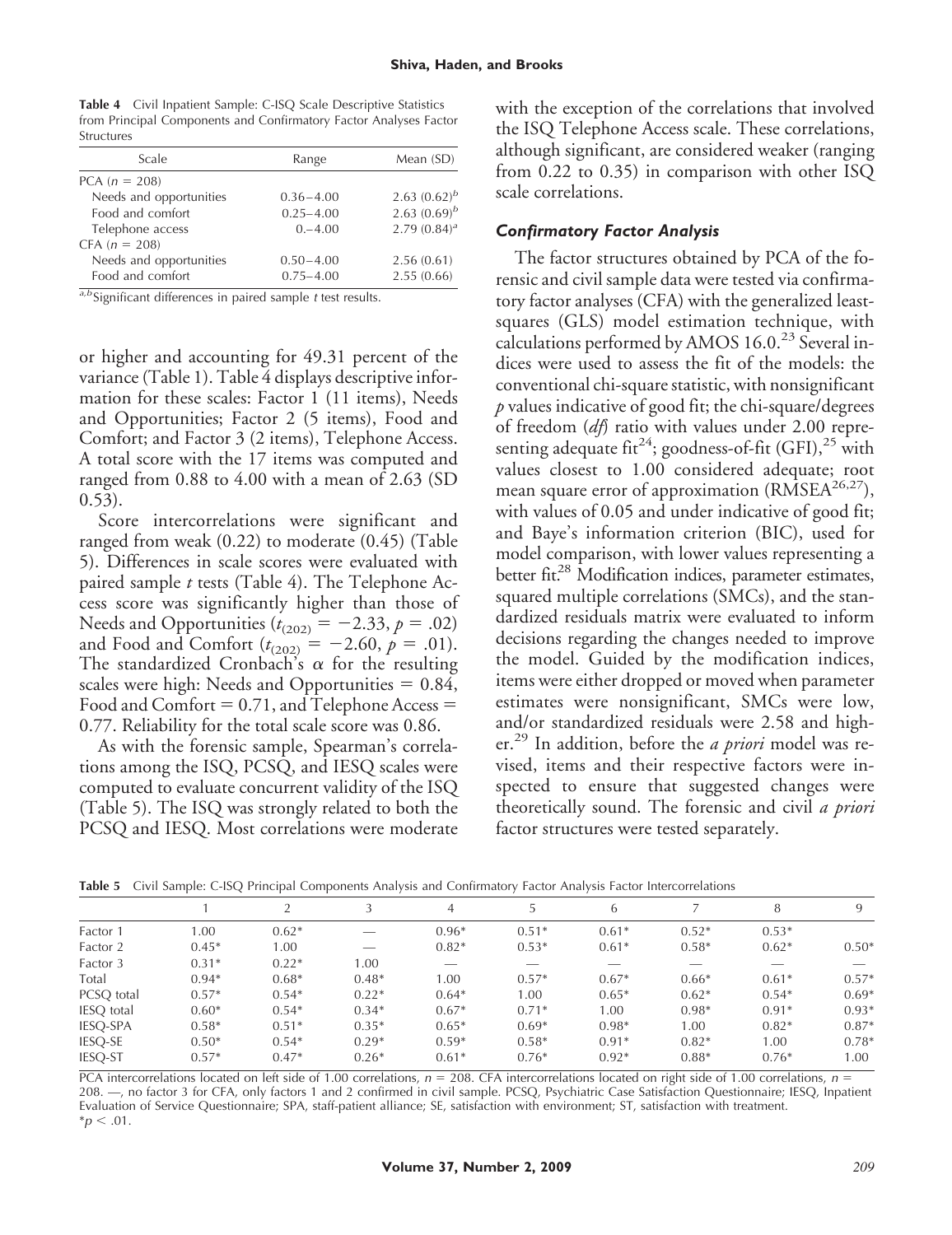#### *Forensic Inpatient Sample CFA Factor Structure*

For the forensic subsample (F-ISQ), the fourfactor, 16-item structure was tested (Table 1). The model reached minimization and was recursive. However, the fit of this model was weak, with several nonsignificant parameters, large residuals, and poor fit indices. Therefore, revisions were made to the *a priori* model in an effort to improve the model's fit and uncover a more streamlined model of satisfaction in the forensic subsample. Several items were dropped because of nonsignificant parameter estimates and/or low SMC values, including items 1 and 3 from factor 4. Modification indices indicated that item 25 loaded better on factor 4 than on factor 1. Since the remaining items of factor 1 focused on medication-related aspects of hospitalization, item 25 was moved to load on factor 4. After making these changes, we conducted a separate CFA. This revised model was recursive and reached minimization after eight iterations, displaying improved and adequate fit with the data. The fit of the model was significantly improved, with a nonsignificant chi-square value  $(\chi^2(84) = 105.76, p = .05)$ , lower chi-square/ degree of freedom ratio  $\left(\chi^2/df = 1.26\right)$ , higher GFI  $(GFI = 0.932)$ , an RMSEA value close to 0 (RM- $SEA = 0.035, 90\%$  confidence interval =  $0.000 -$ 0.055), and a significantly lower BIC than the CFA of the *a priori* model (BIC = 395.40).

This final model, displayed in Table 1, included four factors and 14 items (factor 1, four items; factor 2 indicated by four items, factor 3 indicated by two items, and factor 4 indicated by four items). The factors were Medication, Physical Environment, Telephone Access, and Unit Rules and Procedures. Satisfaction was highest on the Physical Environment scale compared with Medication and Treatment ( $t_{(207)} = -3.85, p < .01$ ), Telephone Access  $(t_{(207)} = 2.79, p = .01)$ , and Unit Rules and Procedures ( $t_{(207)} = 7.85$ ,  $p < .01$ ). The reliability of these scales was considered moderate, with a standardized Cronbach's  $\alpha$  of 0.81 for the total score and scaled  $\alpha$ of 0.79 for Medication, 0.77 for Physical Environment, 0.75 for Telephone Access, and 0.70 for Unit Rules and Procedures. To demonstrate concurrent validity, CFA factors were correlated with the total and scale scores of the PCSQ and IESQ (Table 3). The significant associations between the total score and the total PCSQ and IESQ scores were considered weak to moderate; slightly stronger validity was demonstrated with the revised-factor structure.

#### *Civil Inpatient Sample CFA Factor Structure*

The *a priori* factor structure uncovered via PCA for the civil subsample (C-ISQ) was also tested by CFA in a separate civil subsample. This model reached minimization and was recursive. The model demonstrated several large residuals and low SMCs, resulting in relatively poor fit indices. Therefore, the model was revised by dropping items with residuals above 2.58 (items 16, 17, 19, and 20), and items with low SMC values (items 1, 21, and 22) (Table 1). As such, two factors remained and were fit to the data via CFA. This revised model was recursive and reached minimization after 19 iterations. The fit of the model was significantly improved across all indices  $(\chi^2(53) = 64.56, p = .13; \chi^2/df = 1.22;$  GFI =  $0.947$ ; RMSEA =  $0.033$ ; 90% confidence interval  $= 0.000 - 0.058$ , and BIC was 259.52. This final adapted model included two factors and 11 items (Table 1). Factor 1 (seven items), was Therapeutic Needs and Factor 2 (four items) was Attention and Comfort. A paired-sample *t* test revealed similar levels of satisfaction between the Therapeutic Needs scale and the Attention and Comfort scale  $(t_{(207)}$  = 0.12,  $p = .91$ ). The reliability of these scales was considered moderate to high, with Cronbach's  $\alpha$  of 0.85 for the total scale, 0.70 for the Attention and Comfort scale, and 0.80 for the Therapeutic Needs scale. To demonstrate concurrent validity, CFA factors correlated moderately with the total and scale scores of the PCSQ and IESQ (Table 5). The total score correlated significantly with the total PCSQ and IESQ scores and was considered moderate in magnitude.

#### *Multiple Group Comparisons*

We were also interested in determining whether the final factor structures confirmed via CFA differed between the civil (C-ISQ) and forensic (F-ISQ) inpatient samples. Therefore, multiple group comparisons were computed by using AMOS 16.0. This method evaluates whether the factor structure for one sample also fits the data from another sample. (For example, does the forensic sample factor structure of inpatient satisfaction also work with the civil sample data?) When the civil factor structure was fitted to the forensic sample, the equal (constrains pathways of structure to load equally across groups) and unrestricted (allows pathways to load freely for both groups) versions of the model were not significantly different from one another  $(\chi^{2\text{diff}}(11) = 9.78,$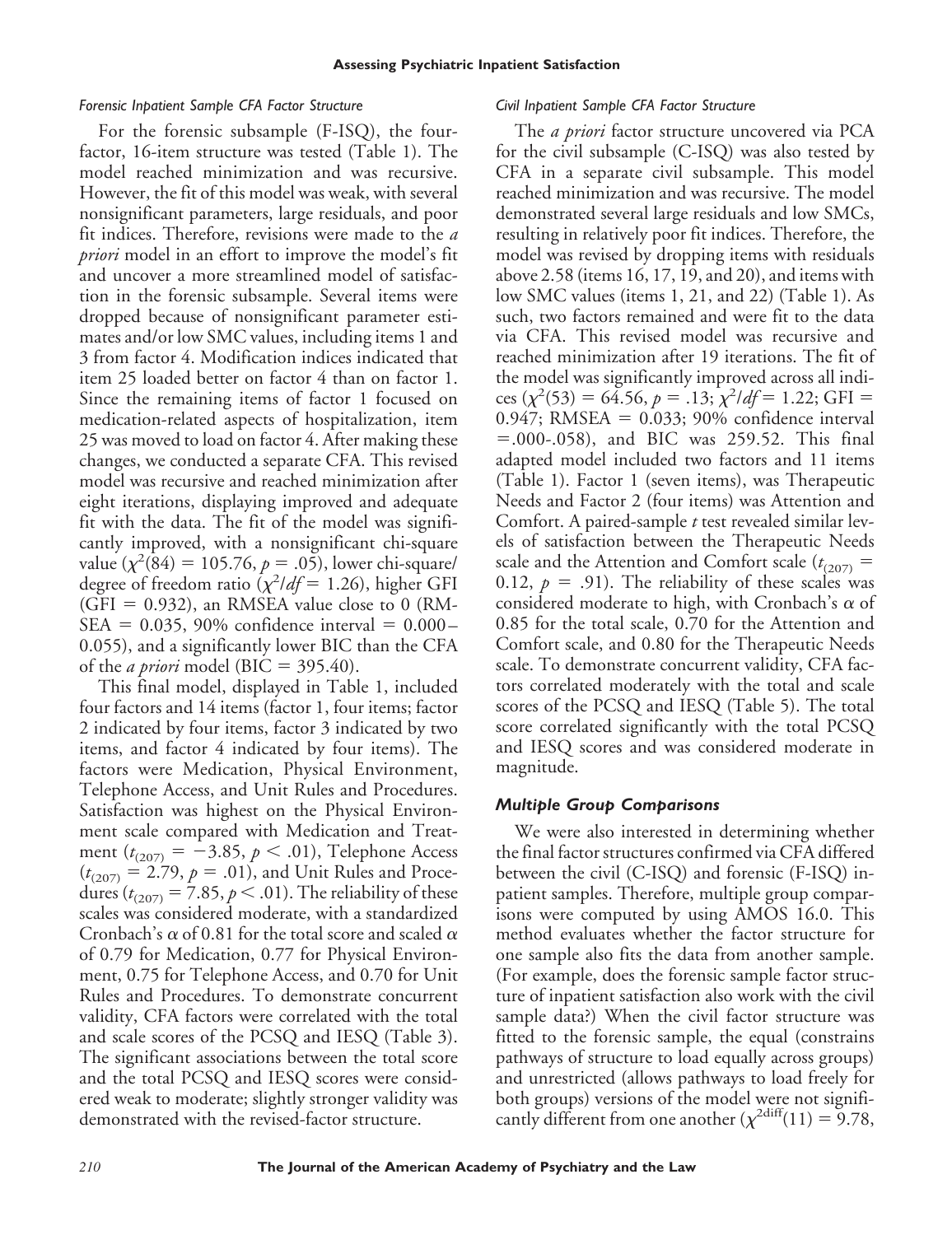$p = .55$ ). However, when the forensic factor structure of patient satisfaction was fitted to the civil sample, the unrestricted version of the model was significantly different from the equal loadings version  $(\chi^{2diff}(16) = 27.18, p = .04)$ . Inspection of the fit indices supported the unrestricted version of the model over the equal loadings version. Therefore, the forensic inpatient factor structure of the ISQ (F-ISQ) does not function in a civil inpatient sample and more sufficiently represents the factor structure of the ISQ in a forensic sample. In other words, while the civil inpatient factor structure of the ISQ is equally adequate in both civil and forensic inpatient samples, the forensic factor structure of the ISQ is only adequate in the forensic sample.

## **Discussion**

The goal of the present study was to develop and investigate the psychometric properties of a survey designed to evaluate patient satisfaction on forensic and civil psychiatric inpatient units. A new 41-item questionnaire was subjected to an item analysis, principal components analysis, and confirmatory factor analysis in an effort to develop a psychometrically sound measure of patient satisfaction in civil and forensic inpatient psychiatric populations. Results support two forms of the Inpatient Satisfaction Questionnaire (ISQ) that assess patient satisfaction. (See Table 1 for items and respective scales.) For a civil inpatient psychiatric population, an 11-item questionnaire (C-ISQ) addressing two domains of satisfaction, Therapeutic Needs and Attention and Comfort, was considered a reliable and valid measure. For a forensic inpatient psychiatric population, a 14-item questionnaire (F-ISQ) addressing four domains of satisfaction—Medication and Treatment, Physical Environment, Telephone Access, and Unit Rules and Procedures—was considered a reliable and valid measure. Notably, the 11-item C-ISQ can also be used in a forensic population; however, the 14 item F-ISQ does not apply to civil populations. Therefore, the value of one version of this measure of satisfaction (i.e., F-ISQ) is its utility for exclusive use with forensic inpatients, although another version (i.e., C-ISQ) can be used in civil and forensic patient samples and also allows satisfaction to be compared across these types of psychiatric units.

In terms of the domains of satisfaction assessed on the ISQ, the final CFA structures resulted in five different scales across the two samples. These scales tapped different areas of the inpatient's experience. For forensic inpatients, satisfaction was divided into four primary factors: Medication (understanding why medication is being prescribed, receiving medications in a timely manner, having medication side effects adequately explained, and comprehending the importance of taking medication), Physical Environment (bathroom, public and patient rooms, showers), Telephone Access (access to and time spent using the phone), and Unit Rules and Procedures (seeing staff in a timely manner, discussing the treatment plan, understanding unit rules, and having rights explained). Of note, the third factor emerging from the CFA was a revision of factor 4 from the PCA, Satisfaction with Activities. Telephone Access was separated from an item assessing satisfaction with getting enough to eat and having opportunities to exercise. The result underscores the value of telephone access for this type of patient population. Perhaps the importance of telephone access emerged because of the phone restrictions that are enforced in correctional institutions.

For civil inpatients, satisfaction was divided into two primary factors: Therapeutic Needs (having medication side effects and patient rights adequately explained, believing that there are enough therapy opportunities on the unit, receiving sufficient psychotherapeutic treatment, perceiving the unit as a good place to discuss problems, and believing that medications are used to help calm patients) and Attention and Comfort (perceiving the staff as helpful, sufficient opportunities to engage in activities, feeling comfortable on the unit, and getting enough to eat). Comparisons between items and respective scales on the C-ISQ and F-ISQ reveal that only one (item 29, having rights explained to them) was actually relevant in both samples, loading on the F-ISQ's Unit Rules and Procedures and C-ISQ's Needs and Opportunities scales. In fact, the construct of satisfaction among civil and forensic inpatients as measured by the ISQ is characterized by distinct factors. Results suggest that ISQ satisfaction is composed of different domains for civil and forensic psychiatric inpatients.

Some of the ISQ scales are similar to those from other inpatient satisfaction measures; however, the differences are notable. For example, while other measures assess treatment satisfaction, many do not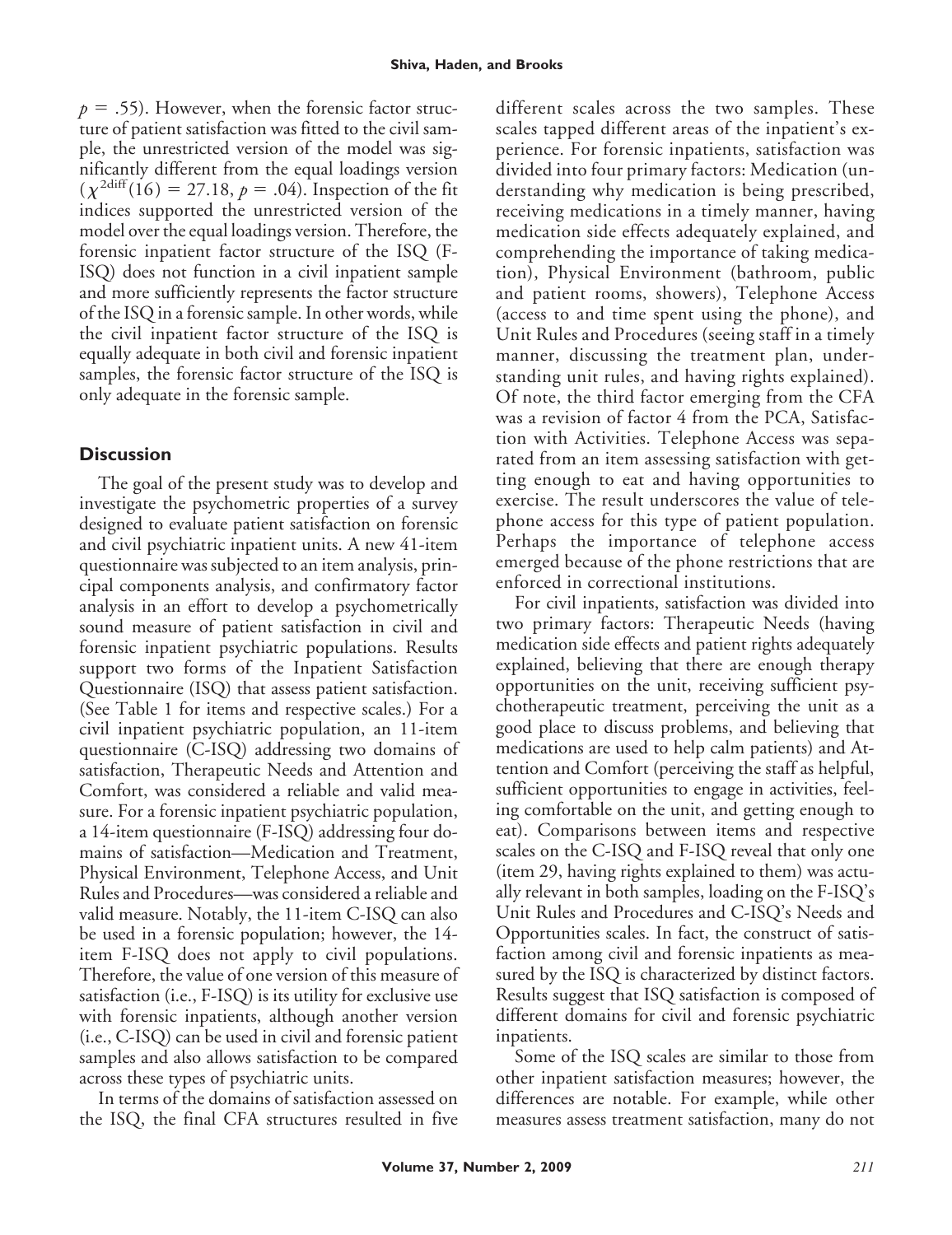focus specifically on patients' satisfaction with medication.3,16,18 Such satisfaction is arguably a central part of treatment on an inpatient psychiatric unit and is highly relevant to the question of maintaining treatment compliance and success following discharge from the hospital. Forensic patients especially may find that greater attention is paid to the basic process of medication administration in the inpatient setting than in the correctional setting (e.g., whether hospital nursing staff approach patient rooms or patients are called individually to receive their medications). Thus, it can be hypothesized that forensic patients who feel satisfied with medication procedures in the hospital may be more likely to comply with treatment if and when they return to their correctional setting, where medication administration may be more lax. Further, patients who are satisfied with medication procedures in the hospital may also be more likely to maintain compliance on their return to the community, which could also work to reduce the likelihood of recidivism and/or hospital readmission in some cases. Collectively, it is suggested that working to increase patient satisfaction as it relates specifically to medication may lead to increases in future treatment compliance.

Other scales assess satisfaction with the patient's environment. For example, the IESQ has a specific scale assessing Satisfaction with Environment. Although the Physical Environment scale score of the F-ISQ did not strongly correlate with this scale score, the IESQ scale also includes assessment of items beyond principal environmental concerns (e.g., activities provided, occupational therapy groups). It is important that unit staff consider aspects of the physical environment that may be dissatisfying to patients, as these factors can contribute to patient aggression.<sup>30</sup> For the present sample, this was the highest domain of satisfaction of the forensic inpatients. There are several interpretations one can consider regarding this finding (e.g., simple differences in esthetics, more exposure to treatment staff than to correctional officers, lower noise levels, and greater freedom of movement compared with correctional institutions). In addition, jail and prison overcrowding may account for the highest satisfaction rating on the Physical Environment scale in an inpatient unit, as some patients on the forensic unit are able to have their own rooms, and one room is shared by three patients, at most.

# **Study Limitations**

Despite the benefits of developing a brief and psychometrically sound measure to assess patient satisfaction with both civil and forensic inpatient populations, there are limitations. As previously mentioned, there are differing opinions on the value of obtaining patient opinions, and one must consider the possibility that responses to items on the ISQ may not reflect the true opinion of the patient. This possibility is especially important to consider with the F-ISQ, as forensic patients may have a strong desire to remain in the hospital as opposed to being discharged and returned to their respective correctional institutions. Moreover, the sample used in the present study was nonrandom, since data were collected during certain specific times of the year. It could be argued that the patient population differs over time. In addition, since the goal of the ISQ is to obtain the patients' degree of satisfaction with their care, it would be useful to consider at what point in the duration of their care they are asked to complete the ISQ. Oftentimes patients who are about to be discharged are asked to complete satisfaction surveys; however, choosing a fixed time to measure patients' attitudes may indeed affect ratings (e.g., at discharge, patients' conditions have improved, they are leaving the hospital, and may give more positive reviews). It would be valuable if future research had a truly random administration of surveys reflecting different times of the year and different points during the patients' stays.

Another possible limitation worthy of mention concerns the C-ISQ, which assesses patient satisfaction across only two domains (Needs and Opportunities, Food and Comfort), while the F-ISQ assesses patient satisfaction across four domains. The F-ISQ cannot be validly applied to civil inpatient populations and this restriction invariably limits the domains of patient satisfaction that can be reliably assessed on civil units when the C-ISQ is used in isolation. Because the C-ISQ can be used in forensic inpatient psychiatric settings, it allows for broader and more comprehensive assessment of patient satisfaction among forensic inpatients. As the authors do not have knowledge of any existing, psychometrically sound instruments that are designed to evaluate patient satisfaction among forensic inpatients, the fact that both versions of the ISQ (forensic and civil) can be applied to forensic inpatients is considered a